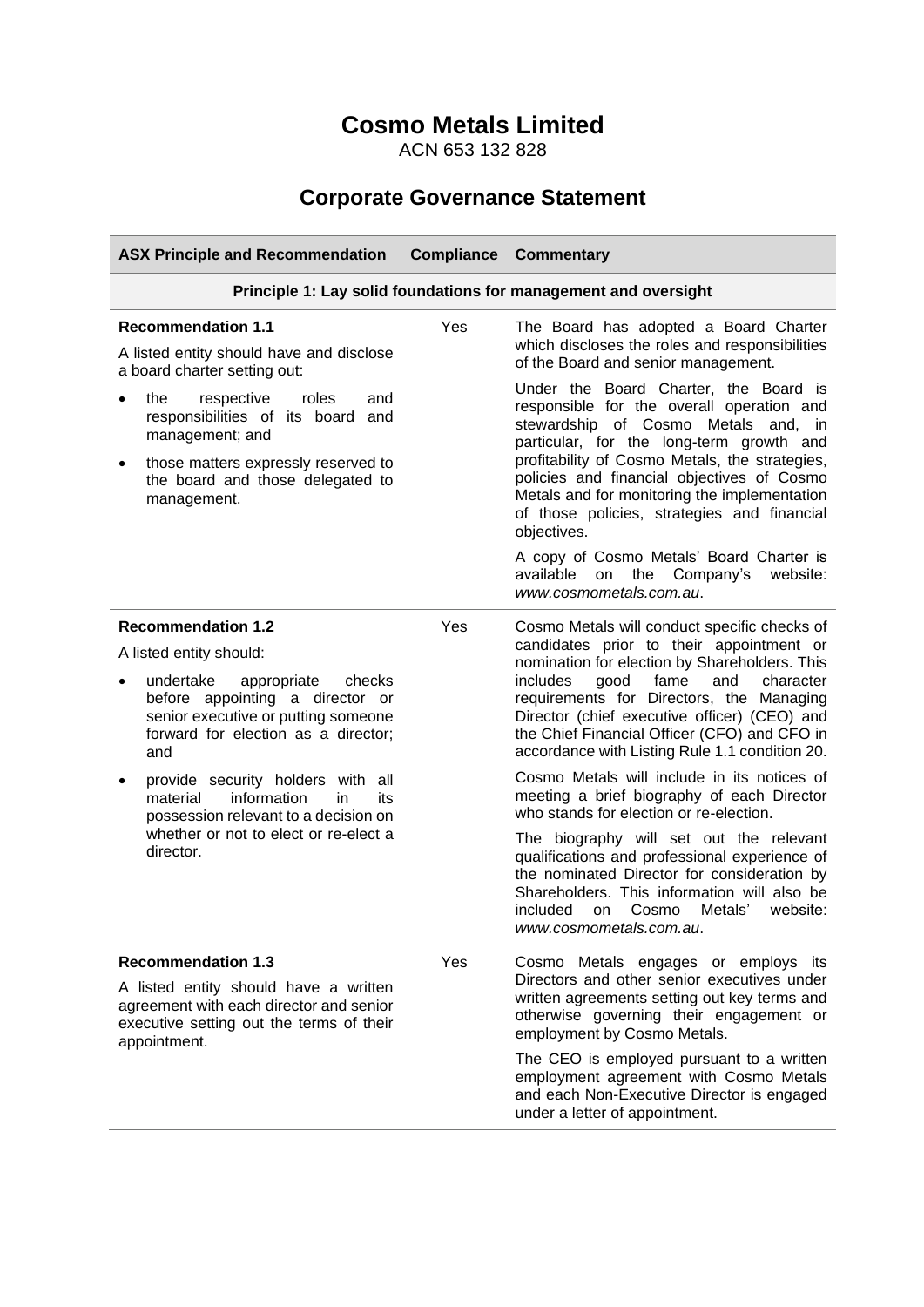| <b>ASX Principle and Recommendation</b>                                                                                                                                                                          |                                                                                                                                                                                                                                                 | <b>Compliance</b> | <b>Commentary</b>                                                                                                                                                                                                                                                 |
|------------------------------------------------------------------------------------------------------------------------------------------------------------------------------------------------------------------|-------------------------------------------------------------------------------------------------------------------------------------------------------------------------------------------------------------------------------------------------|-------------------|-------------------------------------------------------------------------------------------------------------------------------------------------------------------------------------------------------------------------------------------------------------------|
| <b>Recommendation 1.4</b><br>The company secretary of a listed entity<br>should be accountable directly to the<br>board, through the chair, on all matters<br>to do with the proper functioning of the<br>board. |                                                                                                                                                                                                                                                 | Yes               | The Company Secretary reports directly and<br>is accountable to the Board in relation to all                                                                                                                                                                      |
|                                                                                                                                                                                                                  |                                                                                                                                                                                                                                                 |                   | governance matters.<br>Company Secretary advises<br>The<br>and<br>supports the Board members on general<br>governance matters, implements adopted<br>governance procedures and coordinates<br>circulation of meeting agendas and papers.                          |
|                                                                                                                                                                                                                  | <b>Recommendation 1.5</b>                                                                                                                                                                                                                       | Yes               | The Board has adopted a Diversity Policy,                                                                                                                                                                                                                         |
|                                                                                                                                                                                                                  | A listed entity should:                                                                                                                                                                                                                         |                   | which is designed to further Cosmo Metals'<br>commitment to<br>supporting and<br>further                                                                                                                                                                          |
| $\bullet$                                                                                                                                                                                                        | have and disclose a diversity policy;                                                                                                                                                                                                           |                   | developing its diversity through attracting,<br>recruiting, engaging and retaining diverse                                                                                                                                                                        |
| ٠                                                                                                                                                                                                                | through its board or a committee of<br>the board set measurable objectives<br>for achieving gender diversity in the<br>composition of its board, senior<br>executives and workforce generally;<br>and<br>disclose in relation to each reporting |                   | talent and aligning Cosmo Metals' culture and<br>management systems with this commitment.<br>Cosmo Metals sets measurable objectives for<br>achieving gender diversity. The Diversity<br>Policy is available on the Company's website:<br>www.cosmometals.com.au. |
|                                                                                                                                                                                                                  | period:                                                                                                                                                                                                                                         |                   |                                                                                                                                                                                                                                                                   |
|                                                                                                                                                                                                                  | the measurable objectives set<br>$\circ$<br>for that period to achieve gender<br>diversity;                                                                                                                                                     |                   |                                                                                                                                                                                                                                                                   |
|                                                                                                                                                                                                                  | the entity's progress towards<br>$\circ$<br>achieving those objectives; and                                                                                                                                                                     |                   |                                                                                                                                                                                                                                                                   |
|                                                                                                                                                                                                                  | either:<br>$\circ$                                                                                                                                                                                                                              |                   |                                                                                                                                                                                                                                                                   |
|                                                                                                                                                                                                                  | i. the respective proportions of<br>men and women on the<br>board, in senior executive<br>positions and across the<br>whole workforce (including<br>how the entity has defined<br>"senior executive" for these<br>purposes): or                 |                   |                                                                                                                                                                                                                                                                   |
|                                                                                                                                                                                                                  | if the entity is a "relevant<br>ii.<br>employer"<br>under<br>the<br>Workplace Gender Equality<br>Act, the entity's most recent<br>"Gender<br>Equality<br>Indicators", as defined in and<br>published under that Act.                            |                   |                                                                                                                                                                                                                                                                   |
| <b>Recommendation 1.6</b>                                                                                                                                                                                        |                                                                                                                                                                                                                                                 | Yes               | The performance of the Board is evaluated on                                                                                                                                                                                                                      |
|                                                                                                                                                                                                                  | A listed entity should:<br>have and disclose a process for                                                                                                                                                                                      |                   | an ongoing basis by the Board to ensure<br>alignment with Cosmo Metals' corporate<br>objectives.                                                                                                                                                                  |
|                                                                                                                                                                                                                  | periodically<br>evaluating<br>the<br>performance of the board,<br>its<br>committees and individual directors;<br>and                                                                                                                            |                   |                                                                                                                                                                                                                                                                   |
|                                                                                                                                                                                                                  | disclose for each reporting period<br>whether a performance evaluation<br>has been undertaken in accordance                                                                                                                                     |                   | Following admission to ASX, Cosmo Metals<br>will disclose if a performance evaluation has<br>been conducted for each reporting period.                                                                                                                            |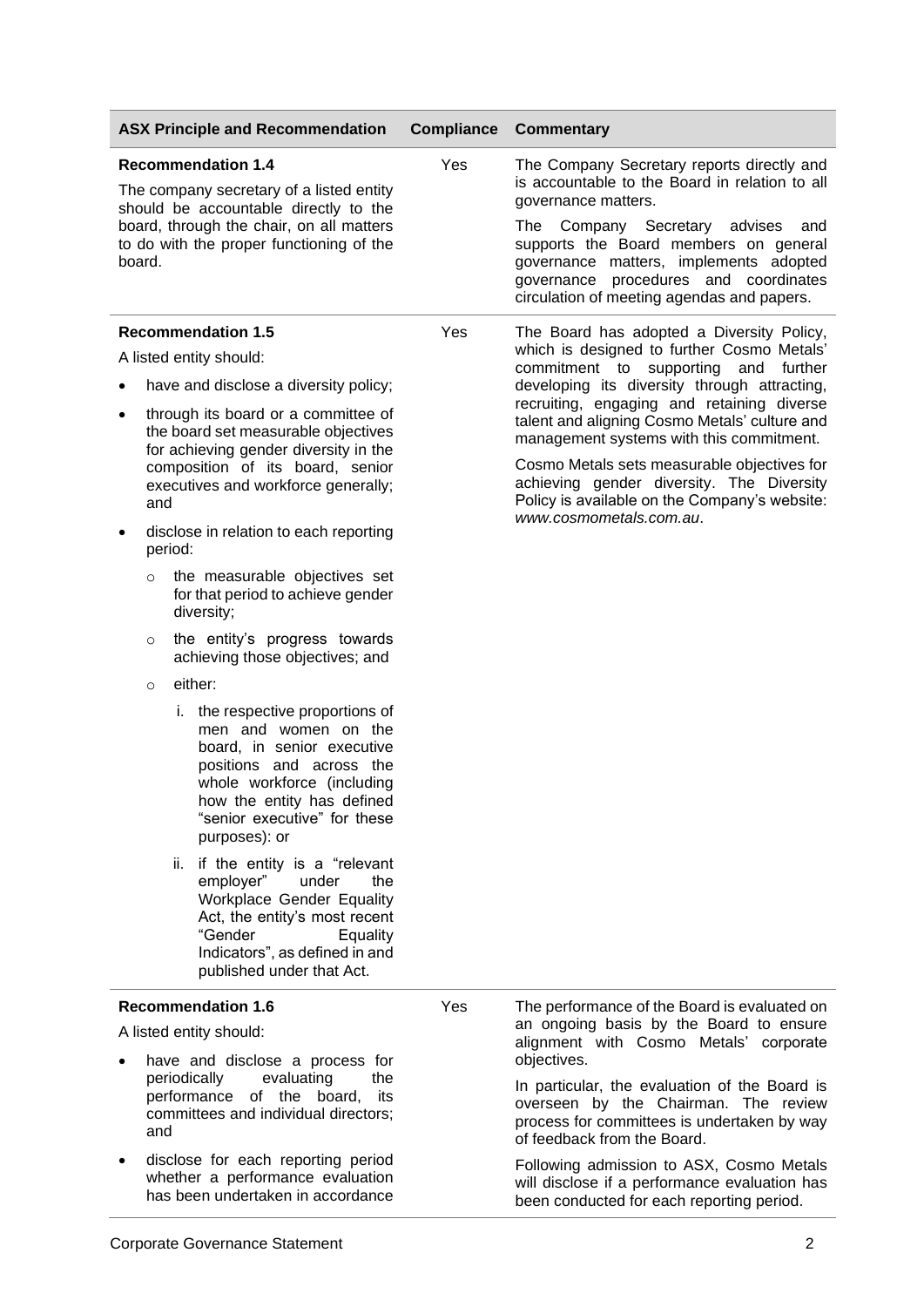with that process during or in respect of that period.

## **Recommendation 1.7**

A listed entity should:

- have and disclose a process for evaluating the performance of its senior executives at least once every reporting period; and
- disclose for each reporting period whether a performance evaluation has been undertaken in accordance with that process during or in respect of that period.

Yes The performance of senior executives is evaluated on an ongoing basis to ensure alignment with Cosmo Metals' corporate objectives.

> Cosmo Metals will disclose if a performance evaluation has been conducted for each reporting period.

#### **Principle 2: Structure the board to be effective and add value**

## **Recommendation 2.1**

The board of a listed entity should

- have a nomination committee which:
	- o has at least three members, a majority of whom are independent directors; and
	- o is chaired by an independent director,
		- and disclose:
	- o the charter of the committee;
	- o the members of the committee; and
	- o as at the end of each reporting period, the number of times the committee met throughout the period and the individual attendances of the members at those meetings; or
- if it does not have a nomination committee, disclose that fact and the processes it employs to address board succession issues and to ensure that the board has the appropriate balance of skills, knowledge, experience, independence and diversity to enable it to discharge its duties and responsibilities effectively.

Yes Cosmo Metals does not have a separately established nomination committee of the Board.

> The Board itself is responsible for ensuring that the Board comprises of individuals who are best able to discharge their responsibilities, with regard to the law and the highest standard of governance. This responsibility is set out in the Company's Remuneration Policy, which has been approved by the Board and is available on the Company's website:

*[www.cosmometals.com.au](http://www.starminerals.com.au/)*.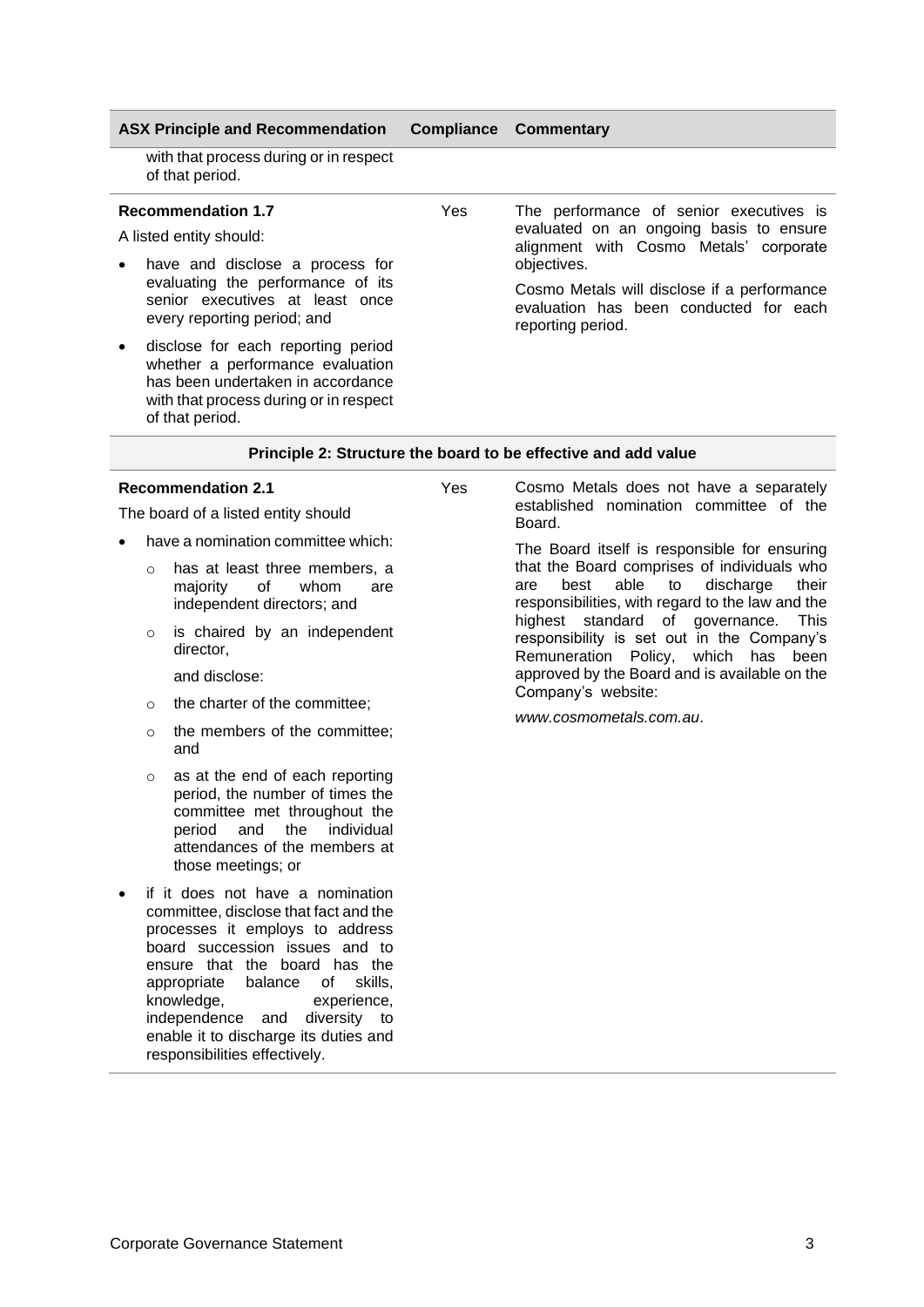| <b>ASX Principle and Recommendation</b>                                                                                                                                                                                                                                                                                                                                                                                                                                                                                                            | <b>Compliance</b> | <b>Commentary</b>                                                                                                                                                                                                                                                                                                                                                                                                                                                                                                          |  |
|----------------------------------------------------------------------------------------------------------------------------------------------------------------------------------------------------------------------------------------------------------------------------------------------------------------------------------------------------------------------------------------------------------------------------------------------------------------------------------------------------------------------------------------------------|-------------------|----------------------------------------------------------------------------------------------------------------------------------------------------------------------------------------------------------------------------------------------------------------------------------------------------------------------------------------------------------------------------------------------------------------------------------------------------------------------------------------------------------------------------|--|
| <b>Recommendation 2.2</b><br>A listed entity should have and disclose<br>a board skills matrix setting out the mix<br>of skills and diversity that the board<br>currently has or is looking to achieve in<br>its membership.                                                                                                                                                                                                                                                                                                                       | <b>No</b>         | Cosmo Metals believes that the Board has the<br>appropriate mix of skills to be effective in<br>discharging its responsibilities of good<br>corporate and oversight for the Company and<br>its shareholders.<br>The Board currently comprises four Directors<br>from diverse backgrounds with a range of<br>business experience, skills and attributes.<br>No specific skills matrix is currently prepare<br>and disclosed as the Company does not<br>believe its current size and scale warrants that<br>level of detail. |  |
| <b>Recommendation 2.3</b><br>A listed entity should disclose:                                                                                                                                                                                                                                                                                                                                                                                                                                                                                      | Yes               | Disclosure of the names<br>of Directors<br>considered by the Board to be independent                                                                                                                                                                                                                                                                                                                                                                                                                                       |  |
| the<br>of<br>the<br>directors<br>names                                                                                                                                                                                                                                                                                                                                                                                                                                                                                                             |                   | will be provided in the annual report.<br>The current independent Directors are:                                                                                                                                                                                                                                                                                                                                                                                                                                           |  |
| considered by the board to be<br>independent directors;                                                                                                                                                                                                                                                                                                                                                                                                                                                                                            |                   | Peter Bird, Non-Executive Chairman;<br>and                                                                                                                                                                                                                                                                                                                                                                                                                                                                                 |  |
| if a director has an interest, position,<br>$\bullet$<br>association or relationship of the<br>type described in Box 2.3 but the<br>board is of the opinion that it does<br>not compromise the independence<br>of the director, the nature of the<br>interest, position, association or<br>relationship in question and an<br>explanation of why the board is of<br>that opinion; and<br>the length of service of each<br>director.<br><b>Recommendation 2.4</b><br>A majority of the board of a listed entity<br>should be independent directors. | No                | Non-Executive<br>Lubieniecki,<br>Ziggy<br>$\bullet$<br>Director.<br>Details of the Directors' interests, positions,<br>associations and relationships are disclosed<br>in the Company's prospectus lodged with ASX<br>prior to the Company's admission to ASX.<br>The Board is not comprised of a majority of<br>independent directors.<br>Two of the Company's 4 Directors are<br>independent directors.                                                                                                                  |  |
| <b>Recommendation 2.5</b>                                                                                                                                                                                                                                                                                                                                                                                                                                                                                                                          | Yes               | The Chairman is an independent director and                                                                                                                                                                                                                                                                                                                                                                                                                                                                                |  |
| The chair of the board of a listed entity<br>should be an independent director and,<br>in particular, should not be the same<br>person as the CEO of the entity.                                                                                                                                                                                                                                                                                                                                                                                   |                   | is not the CEO.                                                                                                                                                                                                                                                                                                                                                                                                                                                                                                            |  |
| <b>Recommendation 2.6</b>                                                                                                                                                                                                                                                                                                                                                                                                                                                                                                                          | Yes               | Cosmo Metals has a process to induct and                                                                                                                                                                                                                                                                                                                                                                                                                                                                                   |  |
| A listed entity should have a program for<br>inducting<br>new<br>directors<br>and<br>for<br>periodically reviewing whether there is a<br>need for existing directors to undertake<br>professional development to maintain<br>the skills and knowledge needed to<br>perform their role as directors effectively.                                                                                                                                                                                                                                    |                   | educate new Directors about the nature of<br>Cosmo Metals' business, current issues, the<br>corporate strategy and the expectations of the<br>Company concerning the performance of<br>Directors. Directors may visit all operations<br>and meet with management to gain a better<br>understanding of the business. Directors are<br>access to continuing<br>education<br>qiven<br>opportunities to update and enhance their<br>skills and knowledge.                                                                      |  |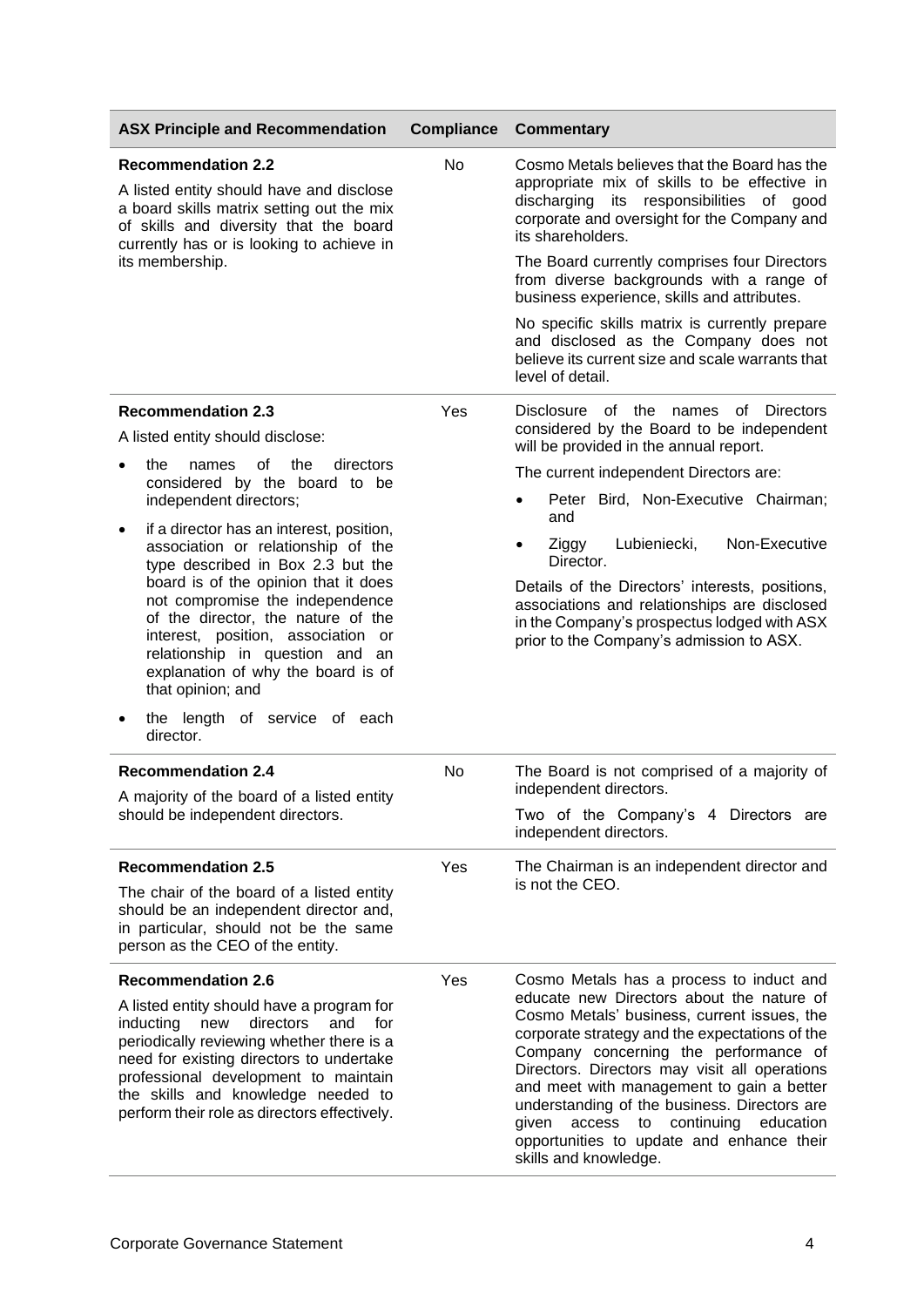| <b>ASX Principle and Recommendation</b>                                                                                    |     | <b>Compliance Commentary</b>                                                                                                                                                                                                                                                                                                                                                                          |  |
|----------------------------------------------------------------------------------------------------------------------------|-----|-------------------------------------------------------------------------------------------------------------------------------------------------------------------------------------------------------------------------------------------------------------------------------------------------------------------------------------------------------------------------------------------------------|--|
| Principle 3: Instil a culture of acting lawfully, ethically and responsibly                                                |     |                                                                                                                                                                                                                                                                                                                                                                                                       |  |
| <b>Recommendation 3.1</b><br>A listed entity should articulate and                                                         | Yes | Cosmo Metals' values are articulated in its<br>Statement of Values.                                                                                                                                                                                                                                                                                                                                   |  |
| disclose its values.                                                                                                       |     | Cosmo Metals is committed to instilling and<br>continually reinforcing a culture across the<br>organisation of acting lawfully, ethically and<br>responsibly. This is encapsulated in Cosmo<br>Metals' Code of Conduct, which apply to<br>Directors and the employees of Cosmo Metals<br>and where relevant and to the extent possible,<br>consultants, secondees and contractors of<br>Cosmo Metals. |  |
|                                                                                                                            |     | The Company's Statement of Values and<br>Code of Conduct are available on its website:<br>www.cosmometals.com.au.                                                                                                                                                                                                                                                                                     |  |
| <b>Recommendation 3.2</b>                                                                                                  | Yes | Cosmo Metals has established a Code of                                                                                                                                                                                                                                                                                                                                                                |  |
| A listed entity should:                                                                                                    |     | Conduct which sets out the standards with<br>which the Directors and employees of Cosmo                                                                                                                                                                                                                                                                                                               |  |
| have and disclose a code of conduct<br>for its directors, senior executives<br>and employees; and                          |     | Metals and where relevant and to the extent<br>consultants,<br>possible,<br>secondees<br>and<br>contractors of Cosmo Metals, are expected to                                                                                                                                                                                                                                                          |  |
| ensure that the board or a committee<br>of the board is informed of any                                                    |     | comply in relation to the affairs of Cosmo<br>Metals' business.                                                                                                                                                                                                                                                                                                                                       |  |
| material breaches of that code.                                                                                            |     | In accordance with Cosmo Metals' Board<br>Charter, any and all material or suspected<br>breaches of the Code of Conduct Policy will<br>be reported to the Board or a relevant<br>committee of the Board upon identification.                                                                                                                                                                          |  |
| <b>Recommendation 3.3</b>                                                                                                  | Yes | Cosmo Metals has a Whistleblower Policy.<br>The Whistleblower Policy is available on its<br>website: www.cosmometals.com.au.                                                                                                                                                                                                                                                                          |  |
| A listed entity should:                                                                                                    |     |                                                                                                                                                                                                                                                                                                                                                                                                       |  |
| have and disclose a whistleblower<br>policy; and                                                                           |     | In accordance with Cosmo Metals' Board<br>Charter, any and all material or suspected                                                                                                                                                                                                                                                                                                                  |  |
| ensure that the board or committee<br>of the board is informed of any<br>material incidents reported under<br>that policy. |     | breaches of the Whistleblower Policy will be<br>reported to the Board or a relevant committee<br>of the Board upon identification.                                                                                                                                                                                                                                                                    |  |
| <b>Recommendation 3.4</b>                                                                                                  | Yes | Cosmo Metals has an Anti-bribery<br>and                                                                                                                                                                                                                                                                                                                                                               |  |
| A listed entity should:<br>have and disclose an anti-bribery                                                               |     | Corruption Policy. The Anti-bribery<br>and<br>Corruption Policy is available on its website:<br>www.cosmometals.com.au.                                                                                                                                                                                                                                                                               |  |
| and corruption policy; and                                                                                                 |     | In accordance with Cosmo Metals' Board                                                                                                                                                                                                                                                                                                                                                                |  |
| ensure that the board or a committee<br>٠<br>of the board is informed of any<br>material breaches of that policy.          |     | Charter, any and all material or suspected<br>breaches of the Anti-bribery and Corruption<br>Policy will be reported to the Board or a<br>relevant committee of the Board upon<br>identification.                                                                                                                                                                                                     |  |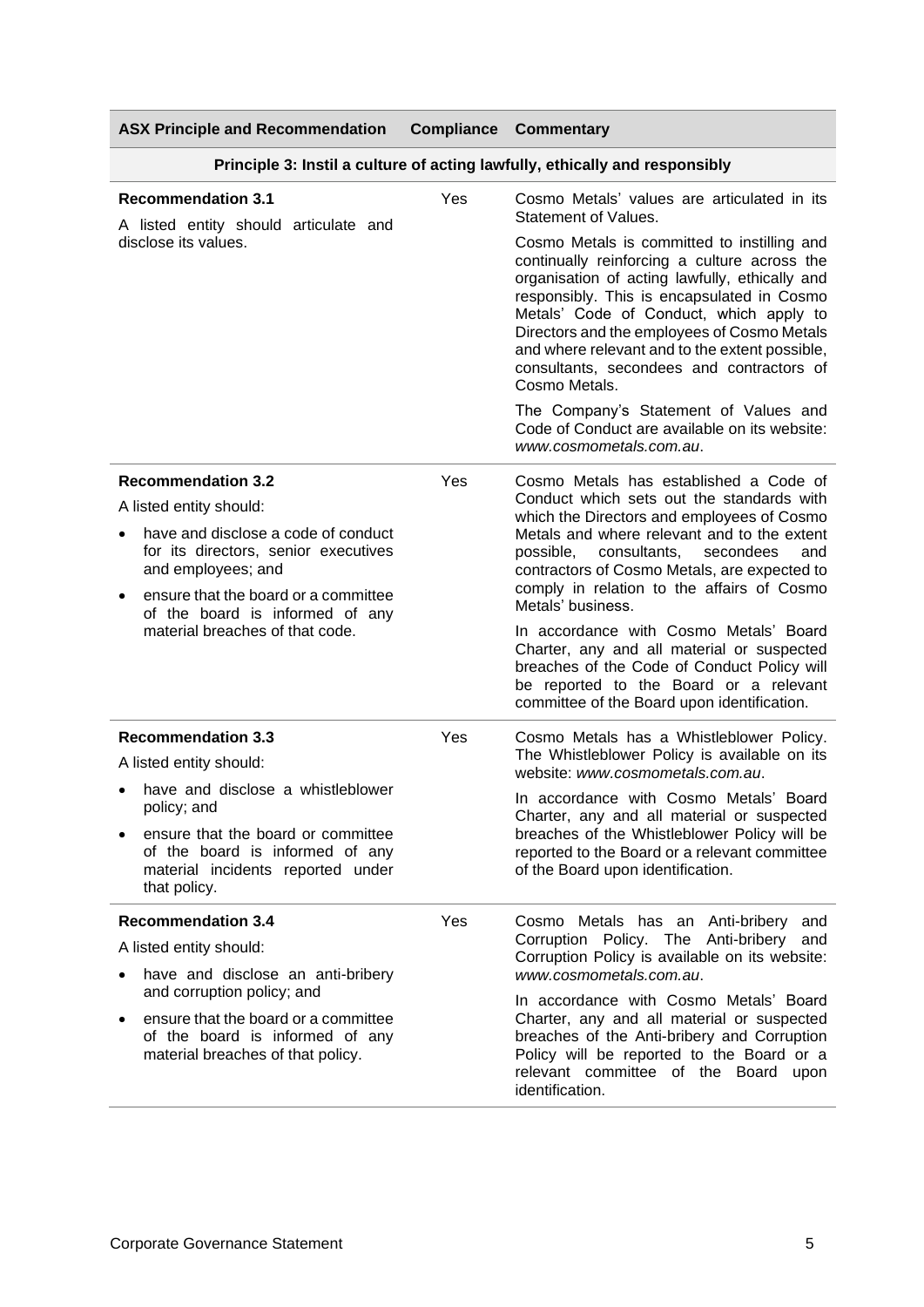## **Principle 4: Safeguard the integrity of corporate reports**

### **Recommendation 4.1**

The board of a listed entity should:

- have an audit committee which:
	- o has at least three members, all of whom are non-executive directors and a majority of whom are independent directors; and
	- is chaired by an independent director, who is not the chair of the board,
- and disclose:
	- $\circ$  the charter of the committee:
	- o the relevant qualifications and experience of the members of the committee; and
	- o in relation to each reporting period, the number of times the committee met throughout the period and the individual attendances of the members at those meetings; or
- if it does not have an audit committee, disclose that fact and the processes it employs that independently verify and safeguard the integrity of its corporate reporting, including the processes for the appointment and removal of the external auditor and the rotation of the audit engagement partner.

## **Recommendation 4.2**

The board of a listed entity should, before it approves the entity's financial statements for a financial period, receive from its CEO and CFO a declaration that, in their opinion, the financial records of the entity have been properly maintained and that the financial statements comply with the appropriate accounting standards and give a true and fair view of the financial position and performance of the entity and that the opinion has been formed on the basis of a sound system of risk management and internal control which is operating effectively.

Yes Cosmo Metals has a joint Audit and Risk Management Committee which is responsible for overseeing the integrity of the Company's statutory financial reporting, reviewing the independence and performance of the external auditor, approving external audit fees and responsible for Risk and Compliance review activities.

> The Audit and Risk Committee is comprised of:

- Peter Bird, Non-Executive Chairman; an independent Director;
- Ziggy Lubieniecki, Non-Executive Director; an independent Director; and
- Andrew Paterson, Non-Executive Director, not an independent Director.

A majority of the committee comprises nonexecutive Directors who are independent Directors, and the committee is chaired by an independent Director.

The Audit and Risk Management Committee's Terms of Reference have been approved by the Board and is available on the Company's website: *[www.cosmometals.com.au](http://www.starminerals.com.au/)*.

The Company will report periodically on the number of times the Audit and Risk Management Committee met throughout the period and the individual attendances of the members at those meetings.

Yes Cosmo Metals will obtain declarations from its CEO and CFO before its financial statements are approved substantially in the form referred to in Recommendation 4.2.

> The Company Secretary of Cosmo Metals is acting as CFO.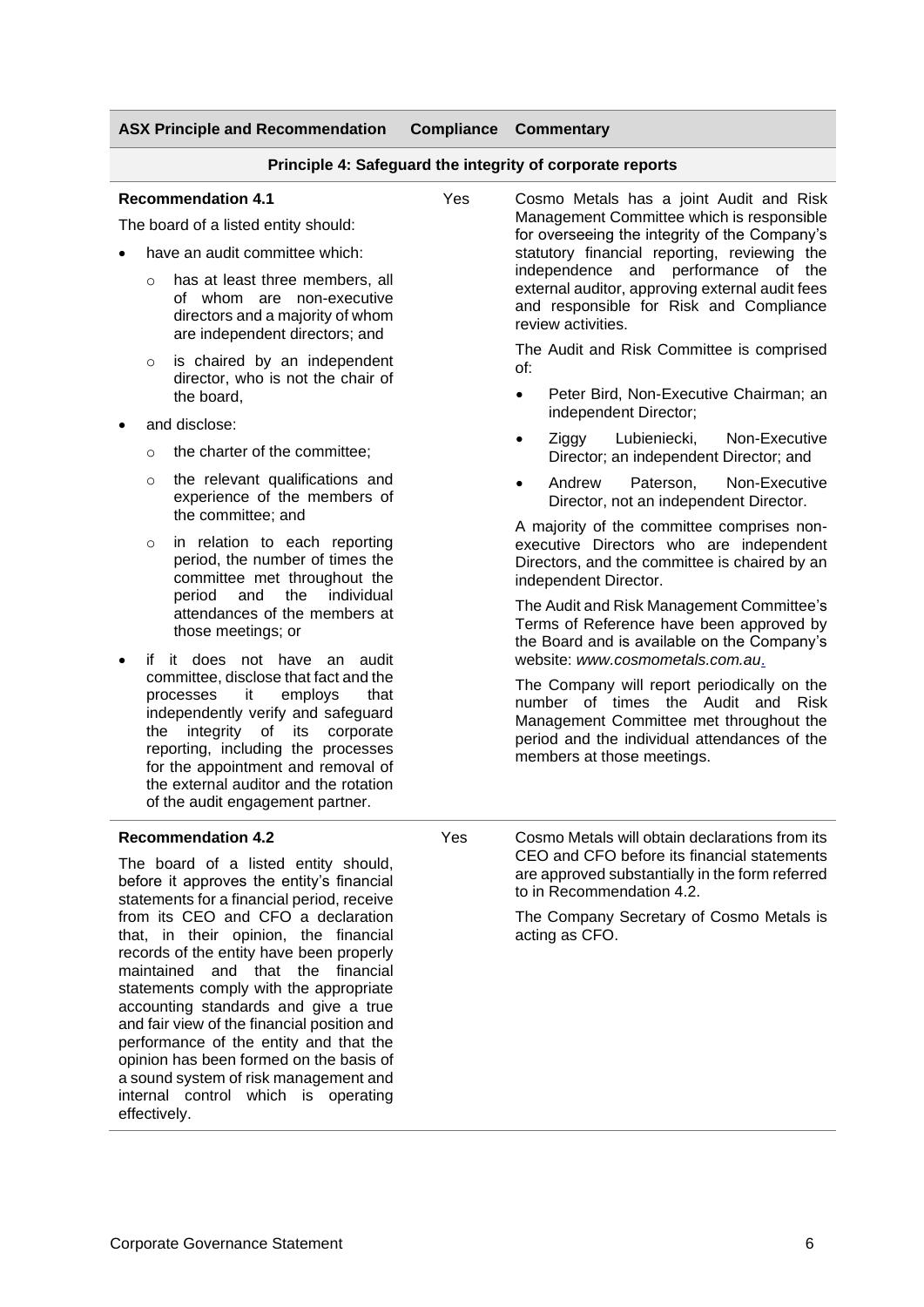| <b>ASX Principle and Recommendation</b>                                                                                                                                                                                                                   | <b>Compliance</b> | <b>Commentary</b>                                                                                                                                                                                                                                                                                                                                                    |
|-----------------------------------------------------------------------------------------------------------------------------------------------------------------------------------------------------------------------------------------------------------|-------------------|----------------------------------------------------------------------------------------------------------------------------------------------------------------------------------------------------------------------------------------------------------------------------------------------------------------------------------------------------------------------|
| <b>Recommendation 4.3</b><br>A listed entity should disclose its process<br>to verify the integrity of any periodic<br>corporate report it releases to the market<br>that is not audited or reviewed by an<br>external auditor.                           | Yes               | Cosmo Metals will disclose the process used<br>to verify the integrity of any periodic corporate<br>report it releases to the market that is not<br>audited or reviewed by an external auditor on<br>its website: www.cosmometals.com.au.                                                                                                                            |
|                                                                                                                                                                                                                                                           |                   | Principle 5: Make timely and balanced disclosure                                                                                                                                                                                                                                                                                                                     |
| <b>Recommendation 5.1</b>                                                                                                                                                                                                                                 | Yes               | has adopted a Continuous<br>The Board<br>Disclosure Policy.                                                                                                                                                                                                                                                                                                          |
| A listed entity should have and disclose<br>a written policy for complying with its<br>continuous disclosure obligations under<br>the listing rule 3.1.                                                                                                   |                   | Following its admission to the Official List of<br>ASX, Cosmo Metals will become subject to<br>the continuous disclosure requirements of<br>Chapter 3 of the Listing Rules and section 674<br>of the Corporations Act.                                                                                                                                               |
|                                                                                                                                                                                                                                                           |                   | Cosmo Metals is committed to observing its<br>disclosure obligations under the Corporations<br>Act and its obligations under the Listing Rules.<br>All announcements provided to ASX will<br>comply with Chapter 5 of the Listing Rules and<br>will be posted on Cosmo Metals' website:<br>www.cosmometals.com.au.                                                   |
| <b>Recommendation 5.2</b><br>A listed entity should ensure that its<br>board receives copies of all material<br>market announcements promptly after<br>they have been made.                                                                               | Yes               | Cosmo Metals will ensure that its Board shall<br>receive copies of all<br>material<br>market<br>announcements promptly after they have<br>been made.                                                                                                                                                                                                                 |
| <b>Recommendation 5.3</b><br>A listed entity that gives a new and<br>substantive<br>investor<br>or<br>analyst<br>presentation should release a copy of<br>presentation material on the ASX Market<br>Announcements Platform ahead of the<br>presentation. | Yes               | Cosmo Metals will release a copy of<br>presentation materials on the ASX Market<br>Platform<br>prior<br>Announcements<br>to<br>any<br>All<br>presentations<br>made.<br>presentation<br>materials provided to the ASX will be posted<br>Cosmo<br>Metals<br>website:<br>on<br>www.cosmometals.com.au.                                                                  |
|                                                                                                                                                                                                                                                           |                   | Principle 6: Respect the rights of security holders                                                                                                                                                                                                                                                                                                                  |
| <b>Recommendation 6.1</b><br>A listed entity should provide information<br>about itself and its governance to<br>investors via its website.                                                                                                               | Yes               | Information about Cosmo Metals, including its<br>corporate governance and copies of its<br>various corporate governance policies and<br>charters, is available on Cosmo Metals'<br>website: www.cosmometals.com.au.                                                                                                                                                  |
| <b>Recommendation 6.2</b><br>A listed entity should have an investor<br>facilitates<br>program<br>that<br>relations<br>effective two-way communication with<br>investors.                                                                                 | Yes               | The Board has adopted a Communications<br>Policy, the purpose of which is to ensure<br>Cosmo Metals:<br>provides timely and accurate information<br>equally to all Shareholders and market<br>participants<br>regarding the<br>Company<br>including<br>financial<br>situation,<br>its<br>performance,<br>ownership,<br>strategies,<br>activities and governance; and |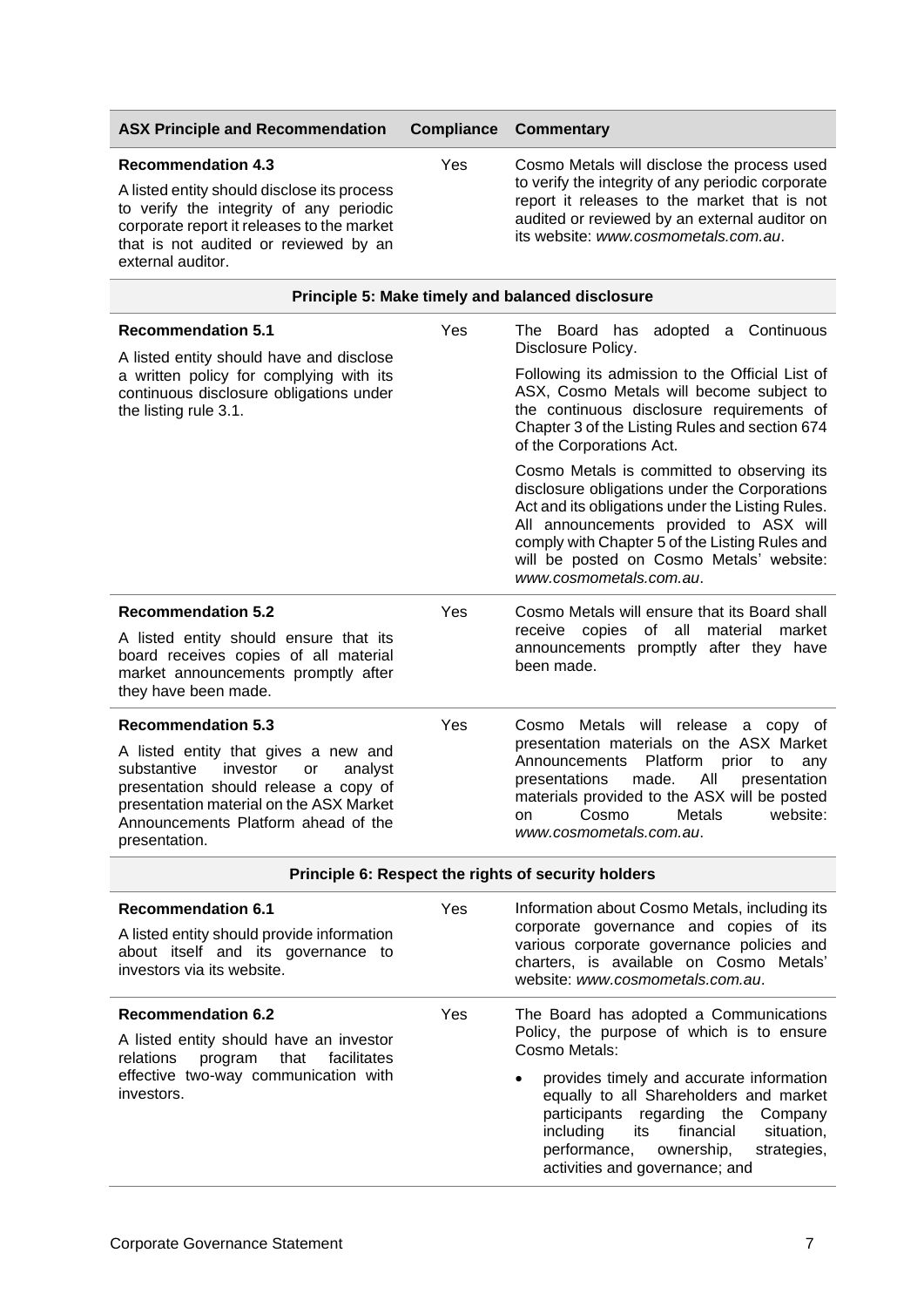| <b>ASX Principle and Recommendation</b>                                                                                                                                                     | <b>Compliance</b> | <b>Commentary</b>                                                                                                                                                                                                                                                                                                                                                                                                            |  |
|---------------------------------------------------------------------------------------------------------------------------------------------------------------------------------------------|-------------------|------------------------------------------------------------------------------------------------------------------------------------------------------------------------------------------------------------------------------------------------------------------------------------------------------------------------------------------------------------------------------------------------------------------------------|--|
|                                                                                                                                                                                             |                   | channels<br>for<br>disseminating<br>adopts<br>$\bullet$<br>information that are fair, timely and cost<br>efficient.                                                                                                                                                                                                                                                                                                          |  |
|                                                                                                                                                                                             |                   | Cosmo Metals will communicate with its<br>Shareholders:                                                                                                                                                                                                                                                                                                                                                                      |  |
|                                                                                                                                                                                             |                   | following admission to ASX, through<br>$\bullet$<br>releases to the market via the ASX;                                                                                                                                                                                                                                                                                                                                      |  |
|                                                                                                                                                                                             |                   | through Cosmo Metals' website;<br>$\bullet$                                                                                                                                                                                                                                                                                                                                                                                  |  |
|                                                                                                                                                                                             |                   | through information provided directly to<br>٠<br>Shareholders; and                                                                                                                                                                                                                                                                                                                                                           |  |
|                                                                                                                                                                                             |                   | via general meetings.<br>$\bullet$                                                                                                                                                                                                                                                                                                                                                                                           |  |
| <b>Recommendation 6.3</b><br>A listed entity should disclose how it<br>facilitates and encourages participation<br>at meetings of security holders.                                         | Yes               | Cosmo<br>Metals<br>Shareholder<br>supports<br>participation in general meetings and will seek<br>to provide appropriate mechanisms for such<br>participation, including by ensuring that<br>meetings are held at convenient times and<br>places<br>Shareholder<br>encourage<br>to<br>participation.                                                                                                                          |  |
|                                                                                                                                                                                             |                   | In preparing for general meetings of Cosmo<br>Metals, Cosmo Metals will draft the notice of<br>meeting and related explanatory information<br>so that they provide all of the information that<br>is relevant to Shareholders in making<br>decisions on matters to be voted on by them<br>at the meeting. This information will be<br>presented clearly and concisely so that it is<br>easy to understand and not ambiguous. |  |
|                                                                                                                                                                                             |                   | Cosmo Metals will use general meetings as a<br>effectively<br>tool<br>to<br>communicate<br>with<br>Shareholders and allow Shareholders a<br>reasonable opportunity to ask questions and<br>to otherwise participate in the meeting.                                                                                                                                                                                          |  |
|                                                                                                                                                                                             |                   | Mechanisms for encouraging and facilitating<br>Shareholder participation will be reviewed<br>regularly to encourage a high level of<br>Shareholder participation.                                                                                                                                                                                                                                                            |  |
| <b>Recommendation 6.4</b><br>A listed entity should ensure that all<br>substantive resolutions at a meeting of<br>security holders are decided by a poll<br>rather than by a show of hands. | Yes               | The Chairman will call for a poll on all<br>substantive resolutions at a meeting rather<br>than voting by a show of hands.                                                                                                                                                                                                                                                                                                   |  |
|                                                                                                                                                                                             |                   | The Company's practice at general meetings<br>is to read out and/or display the proxy votes<br>received for each resolution, at the time of<br>This ensures that Shareholders<br>voting.<br>present at the meeting are kept informed as to<br>the level of support for each resolution.                                                                                                                                      |  |
|                                                                                                                                                                                             |                   | Cosmo Metals' Constitution provides a right<br>for Shareholders to call for a poll on a<br>resolution at a general meeting.                                                                                                                                                                                                                                                                                                  |  |
| <b>Recommendation 6.5</b><br>A listed entity should<br>give security<br>holders<br>option<br>receive<br>the<br>to                                                                           | Yes               | Cosmo Metals considers that communicating<br>with Shareholders by electronic means is an                                                                                                                                                                                                                                                                                                                                     |  |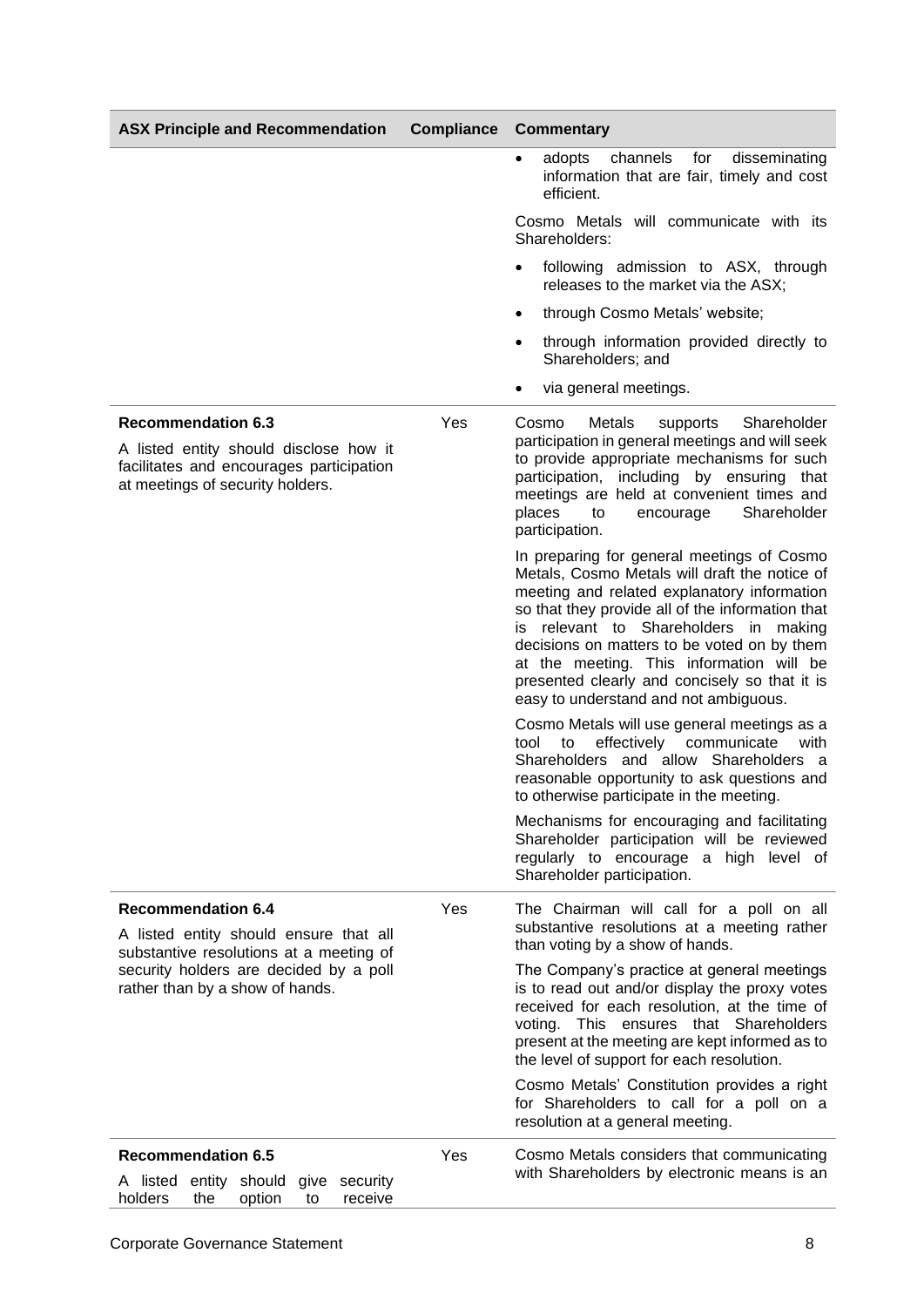communications from and send communications to, the entity and its security registry electronically.

## efficient way to distribute information in a timely and convenient manner.

Shareholders have the option to receive communications from Cosmo Metals electronically and Cosmo Metals encourages them to do so.

## **Principle 7: Recognise and manage risk**

## **Recommendation 7.1**

The board of a listed entity should:

- have a committee or committees to oversee risk, each of which:
	- o has at least three members, a majority of whom are independent directors; and
	- o is chaired by an independent director,
		- and disclose:
	- the charter of the committee:
	- o the members of the committee; and
	- o as at the end of each reporting period, the number of times the committee met throughout the period and the individual attendances of the members at those meetings; or
- if it does not have a Risk Management Committee or committees that satisfy (a) above, disclose that fact and the processes it employs for overseeing the entity's risk management framework.

## **Recommendation 7.2**

The board or a committee of the board should:

review the entity's risk management framework at least annually to satisfy itself that it continues to be sound and that the entity is operating with due regard to the risk appetite set by the board; and

Yes Cosmo Metals' Audit and Risk Management Committee is responsible for overseeing risk management of the Company.

> Refer to Principle 4 above for details on the composition of the committee and disclosures the Company will make.

> The Audit and Risk Management Committee will be guided by the Risk Management Policy for Cosmo Metals. The purpose of the Policy is to:

- appropriate systems are in place to identify to the extent reasonably practicable all material risks that may impact on Cosmo Metals' business;
- the financial impact of identified risks is understood and appropriate internal control systems are in place to limit Cosmo Metals' exposure to such risks;
- appropriate responsibilities are delegated to control the identified risks effectively; and
- any material changes to Cosmo Metals' risk profile are disclosed in accordance with Cosmo Metals' Continuous Disclosure Policy.

Further, the Audit and Risk Management Committee (as delegated by the Board) is also responsible under the Risk Management Policy for the management and internal control of the processes by which risk is considered for both ongoing operations and prospective actions.

Yes The Board is responsible for risk oversight and the management and internal control of the processes by which risk is considered, for both ongoing operations and prospective actions. The Board will review Cosmo Metals' risk management framework on an annual basis to ensure Cosmo Metals' risk management framework continues to be effective.

> Disclosure of the outcome of the annual risk management review will be included in the annual report.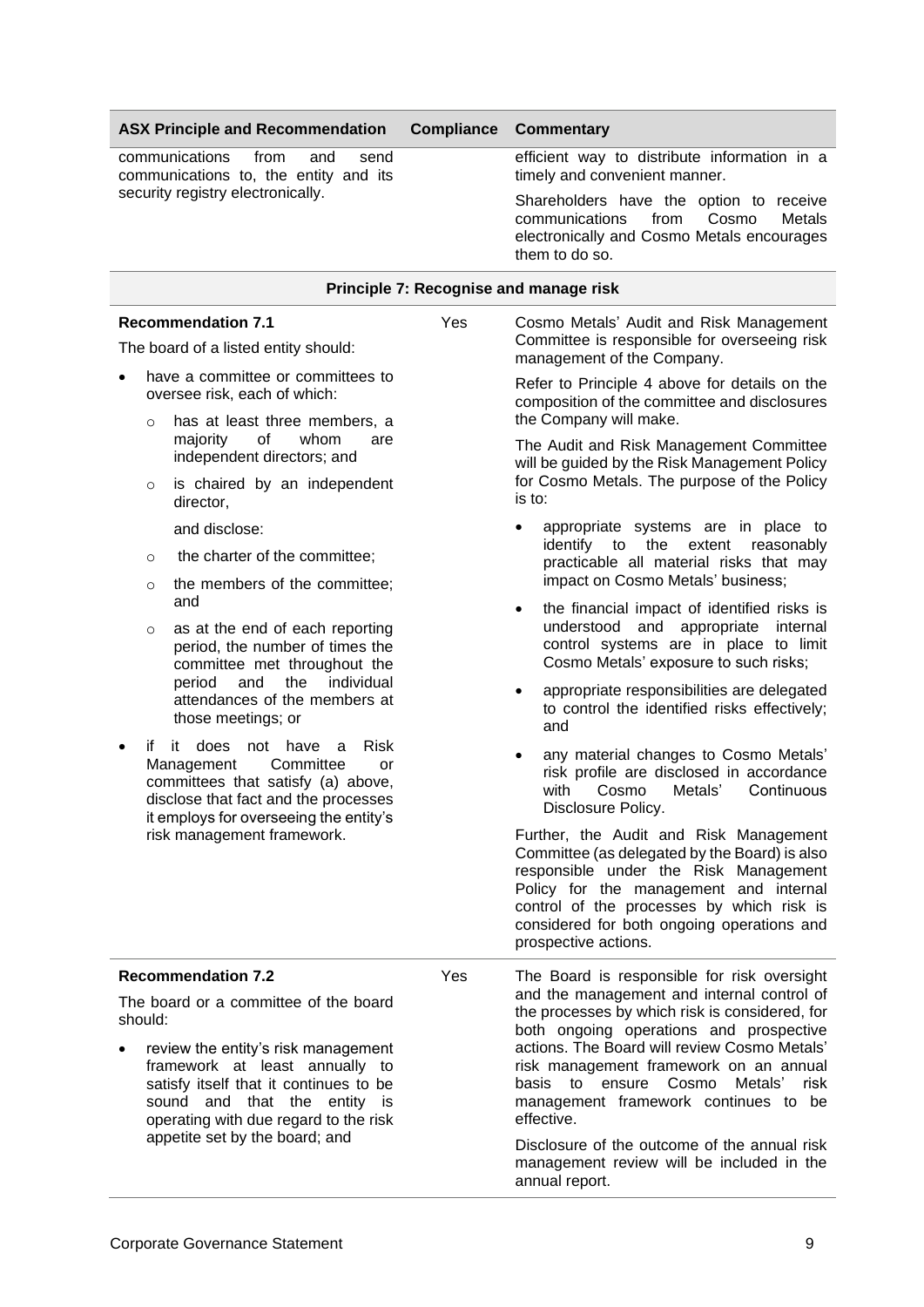| <b>ASX Principle and Recommendation</b> |  | <b>Compliance Commentary</b> |
|-----------------------------------------|--|------------------------------|
|-----------------------------------------|--|------------------------------|

• disclose, in relation to each reporting period, whether such a review has taken place.

| <b>Recommendation 7.3</b><br>A listed entity should disclose:                                                                                                                                   | Yes | Cosmo Metals does not have an internal audit<br>function at this stage. The Board considers<br>that, given the current size and scope of                                                                                                                                                                                  |
|-------------------------------------------------------------------------------------------------------------------------------------------------------------------------------------------------|-----|---------------------------------------------------------------------------------------------------------------------------------------------------------------------------------------------------------------------------------------------------------------------------------------------------------------------------|
| if it has an internal audit function,<br>how the function is structured and                                                                                                                     |     | Cosmo Metals' operations, an internal audit<br>function is not necessary.                                                                                                                                                                                                                                                 |
| what role it performs; or<br>if it does not have an internal audit<br>function, that fact and the processes                                                                                     |     | The Board as a whole oversees the<br>effectiveness of risk management and internal<br>control processes.                                                                                                                                                                                                                  |
| it employs for evaluating<br>and<br>continually<br>improving<br>the<br>effectiveness of its governance, risk<br>management and internal control<br>processes.                                   |     | Further detail of the processes the Company<br>employs for evaluating and continually<br>improving the effectiveness of its risk<br>management and internal control processes<br>are set out in Cosmo Metals' Risk<br>Management Policy, which is available on<br>Metals'<br>Cosmo<br>website:<br>www.cosmometals.com.au. |
|                                                                                                                                                                                                 |     | The Board intends to reconsider the<br>requirement for and benefits of, an internal<br>audit function as Cosmo Metals' operations<br>grow and evolve.                                                                                                                                                                     |
| <b>Recommendation 7.4</b>                                                                                                                                                                       | Yes | Cosmo Metals' primary activity is mineral                                                                                                                                                                                                                                                                                 |
| A listed entity should disclose whether it<br>material<br>any<br>exposure<br>has<br>to<br>environmental or social risks and, if it<br>does, how it manages or intends to<br>manage those risks. |     | exploration in Western Australia. These<br>Cosmo<br>activities<br>Metals<br>expose<br>to<br>operational, economic, environmental and<br>social sustainability risks similar to those<br>faced by all other participants in the mining<br>exploration<br>industries<br>in<br>Western<br>and<br>Australia.                  |